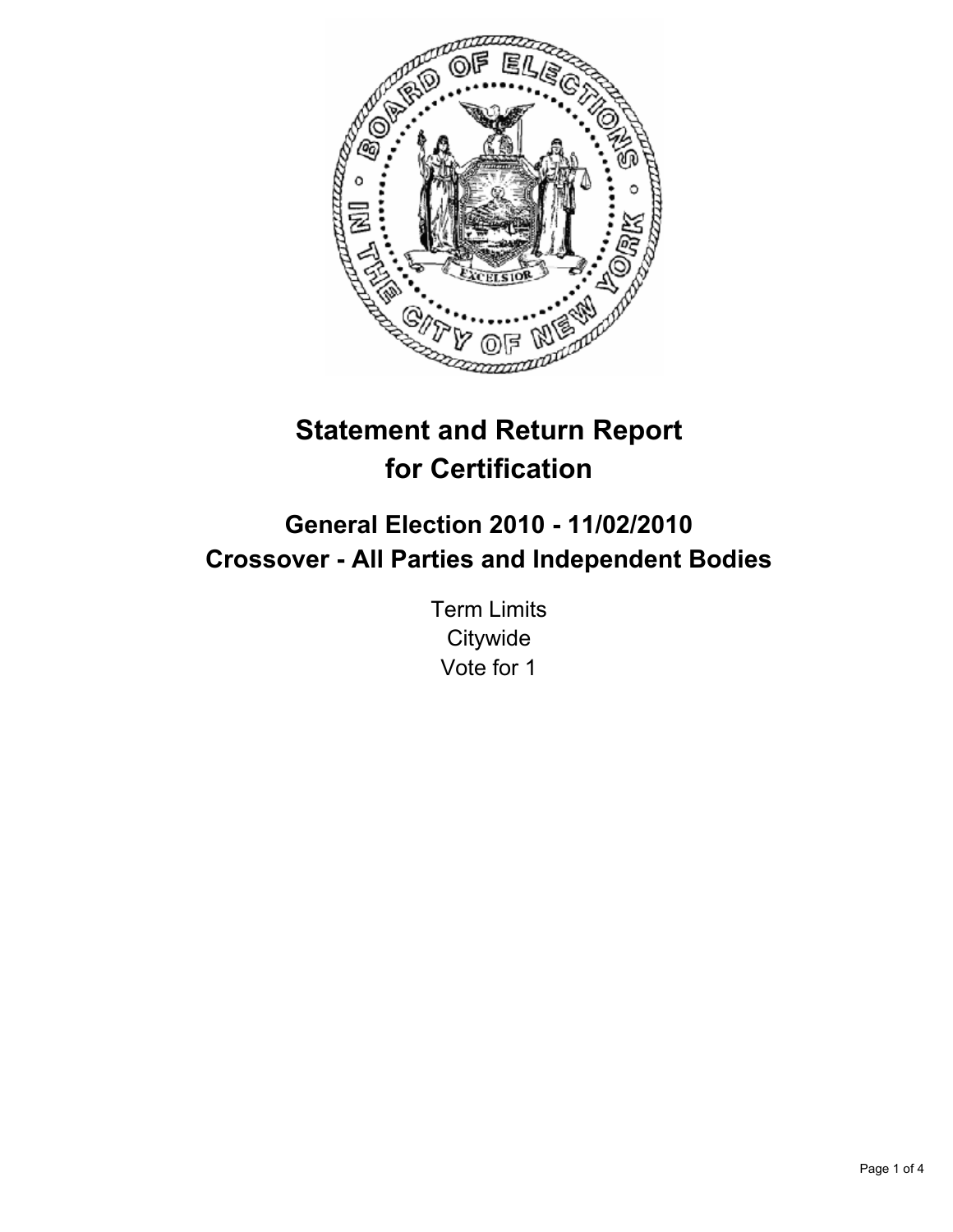

## **New York County**

| PUBLIC COUNTER       | 341,235 |
|----------------------|---------|
| <b>EMERGENCY</b>     | 120     |
| ABSENTEE/MILITARY    | 9,115   |
| <b>AFFIDAVIT</b>     | 9,607   |
| <b>Total Ballots</b> | 364,619 |
| <b>YES</b>           | 178,054 |
| <b>NO</b>            | 94,297  |
| <b>Total Votes</b>   | 272,351 |
| Unrecorded           | 92.268  |

## **Bronx County**

| PUBLIC COUNTER       | 174,454 |
|----------------------|---------|
| <b>EMERGENCY</b>     | 0       |
| ABSENTEE/MILITARY    | 3,204   |
| <b>AFFIDAVIT</b>     | 4,105   |
| <b>Total Ballots</b> | 182,356 |
| <b>YES</b>           | 91,136  |
| <b>NO</b>            | 25,953  |
| <b>Total Votes</b>   | 117,089 |
| Unrecorded           | 65.267  |

#### **Kings County**

| PUBLIC COUNTER       | 393,292 |
|----------------------|---------|
| <b>EMERGENCY</b>     | 350     |
| ABSENTEE/MILITARY    | 7,280   |
| <b>AFFIDAVIT</b>     | 8,988   |
| <b>Total Ballots</b> | 411,705 |
| <b>YES</b>           | 206,370 |
| <b>NO</b>            | 67,008  |
| <b>Total Votes</b>   | 273,378 |
| Unrecorded           | 138,327 |

#### **Queens County**

| PUBLIC COUNTER       | 336,956 |
|----------------------|---------|
| <b>EMERGENCY</b>     | 209     |
| ABSENTEE/MILITARY    | 7,837   |
| AFFIDAVIT            | 4,752   |
| <b>Total Ballots</b> | 351,550 |
| <b>YES</b>           | 196,182 |
| <b>NO</b>            | 50,640  |
| <b>Total Votes</b>   | 246,822 |
| Unrecorded           | 104.728 |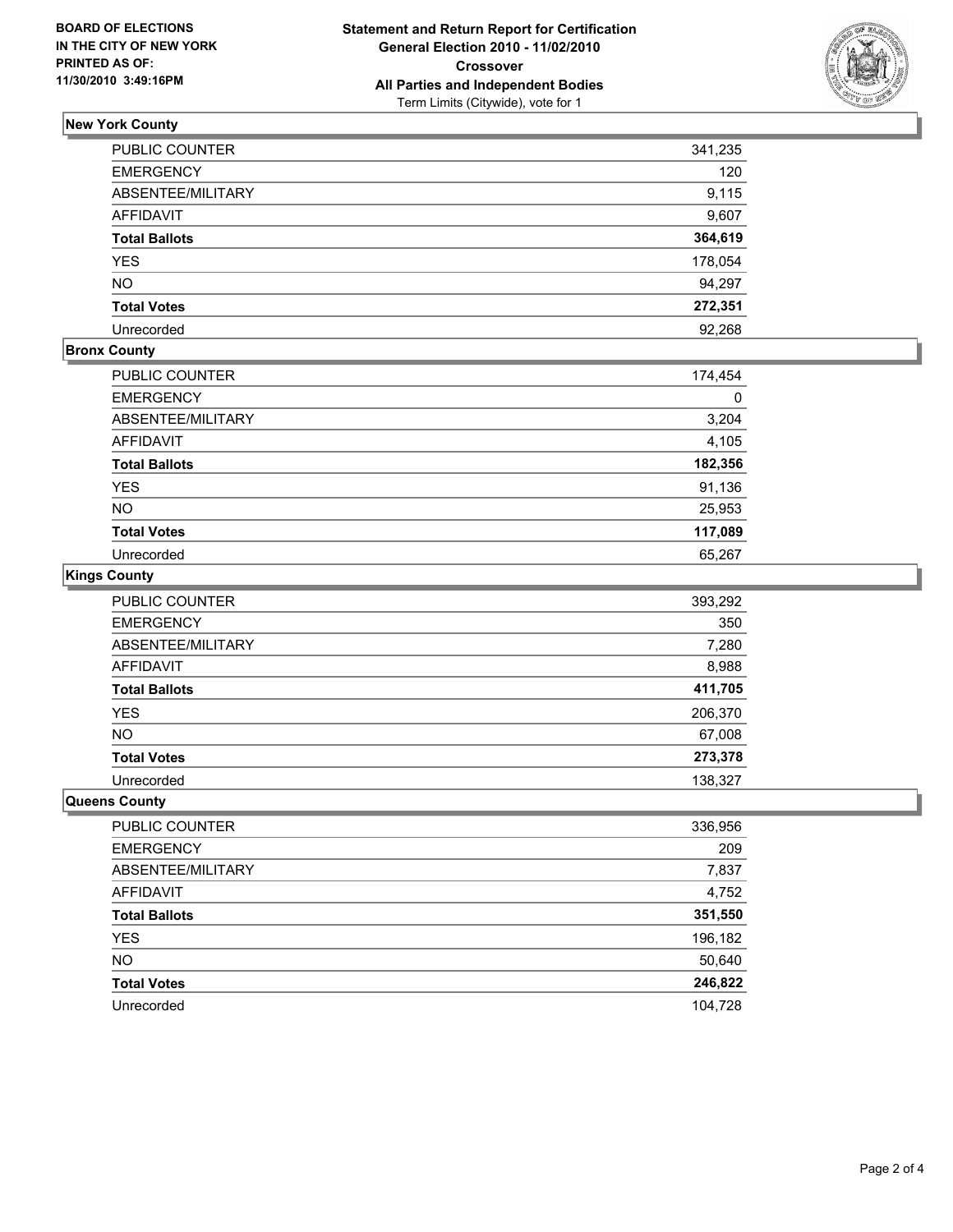

## **Richmond County**

| PUBLIC COUNTER       | 94,944 |
|----------------------|--------|
| <b>EMERGENCY</b>     |        |
| ABSENTEE/MILITARY    | 3,229  |
| AFFIDAVIT            | 990    |
| <b>Total Ballots</b> | 99,368 |
| <b>YES</b>           | 62,116 |
| <b>NO</b>            | 19,103 |
| <b>Total Votes</b>   | 81,219 |
| Unrecorded           | 18.149 |